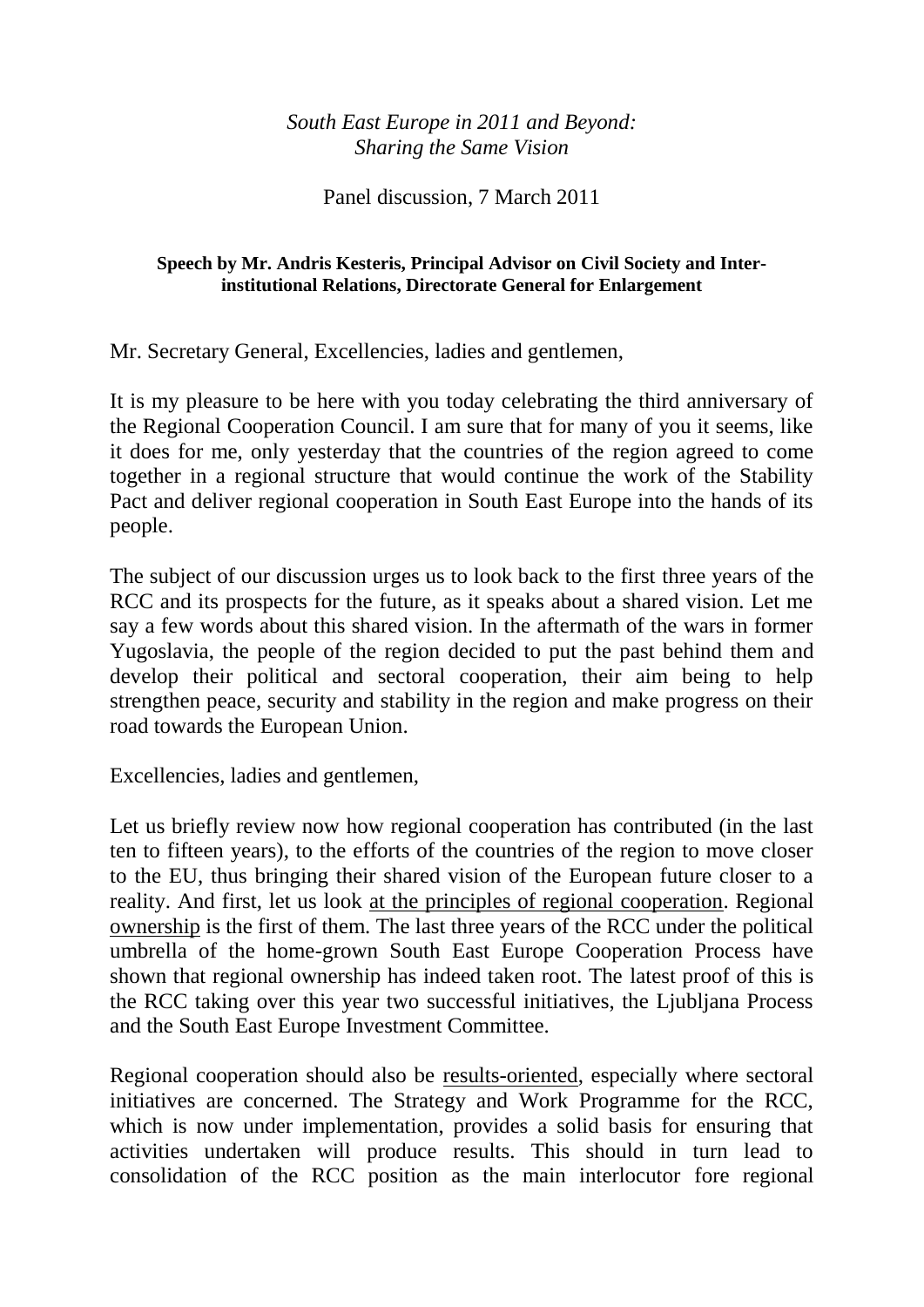cooperation in South East Europe. This means also that the RCC will be able to assume more responsibility and exercise greater leadership in guiding regional cooperation.

By relying on the above principles, regional cooperation structures have been aspiring to provide joint solutions to common problems. Nowhere, perhaps, it is more evident than in the field of Justice and Home Affairs, where the problems are of a cross-border nature, and cooperation, either bilateral or multilateral, is essential for facing them. But also it is vital in areas such as the environment, disaster prevention and protection, trade, energy, transport. Indeed, cooperation has blossomed in these areas, either through structures such as CEFTA, with only regional participants, or through EU projects, for example RENA, the Regional Environmental Network for Accession, or through structures bringing the EU together with partners from the region, such as the Energy Community.

The developing network of regional cooperation structures has gone hand-inhand, for the most part, with positive developments in the region as a whole: Croatia is nearing the end of its negotiations, Montenegro is a candidate country and the Commission is working to produce an opinion on Serbia's application to join the EU. All these highlights point to progress almost unimaginable not only ten, but even five years ago.

This progress is undeniable; however, the challenges that still remain are serious ones: Recent regrettable events in Albania, for example, or the delayed process of government-formation in Bosnia and Herzegovina, demonstrate that the reform process and the consolidation of stability and political culture of pluralism and tolerance in the region must be continued. Moreover, the whole region faces the challenges of organised crime and corruption, of overcoming the effects of the financial crisis, strengthening social cohesion, enhancing rule of law and public administration, ensuring freedom of the media, and working towards lasting reconciliation.

Regional cooperation should be among the first instruments used in addressing these challenges. Because regional cooperation starts with an is permanently accompanied by dialogues: dialogues between countries, government, prosecutors, energy companies. But to obtain a real local ownership and contribute to the culture of tolerance and democratic pluralism it has to include a dialogue with civil society. Such a policy dialogue should take into account and accommodate the pluralism of views existing in the society. In this regards, the RCC can continue to develop experiences as started in the sectors of environment and infrastructures, for example. Even more, the RCC is best placed to set an example to the Governments in the region of how important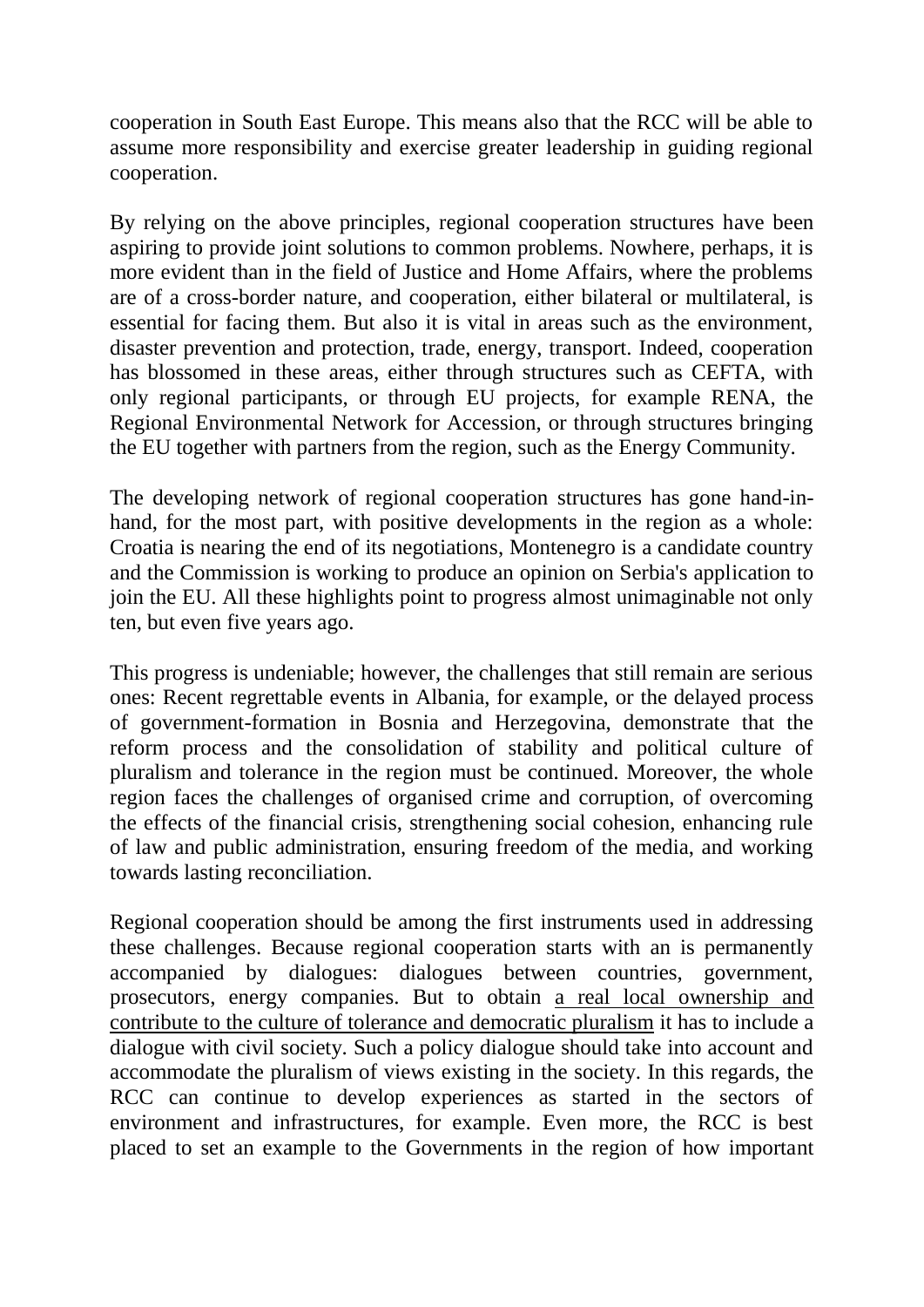policy initiatives, by including Civil Society Organisations, should be developed in a modern, I would say European way.

Ladies and Gentlemen,

Are the efforts in terms of regional approaches deployed up until today enough? Let us be cautiously optimistic. Progress in intra-regional trade, for example, is a step forward, but it has been affected by the problems encountered by CEFTA due to questions of status. Progress in reconciliation is marred by the fact that there are still hundreds of thousands of Internally Displaced and missing persons. Progress in cooperating on issues of organised crime has not blocked all the loopholes exploited by criminals.

So we are cautiously optimistic, but optimistic anyway. The vision of transformation into a peaceful and prosperous European region is, indeed, a shared one. Regional cooperation structures, with the RCC at the forefront, are working in order to turn it into a reality. In this endeavour you will have, as always, the support of the European Union.

Turning to the work of the RCC in the next year, this should be centred on the implementation of its Strategy and Work Programme. Additional activities are welcome when they promote the common aims of the region in implementation of the Strategy, which has been approved at the highest political level. In order to enhance the capacity of the RCC in playing its leadership role in regional cooperation, the Commission has, as you know, adopted a decision extending financial support to the RCC Secretariat beyond the original three-year period, which came to an end in 2010. At the same time, the Commission is financially supporting the two very important regional activities taken over by the RCC, the Ljubljana Process and the South East European Investment Committee. The successful continuation of these activities will demonstrate the maturity of regional ownership, and we are working with the RCC in order to help ensure this success.

The principle of regional ownership, however, also goes – or should go – handin-hand with the principle of inclusiveness. Regional cooperation is, by definition, inclusive and we should not allow differences over political issues to undermine it. I am referring, of course, to the issue of Kosovo. I hope that a pragmatic solution will be found that will allow the participation of *all* regional partners in *all* meetings and events.

Excellencies, ladies and gentlemen,